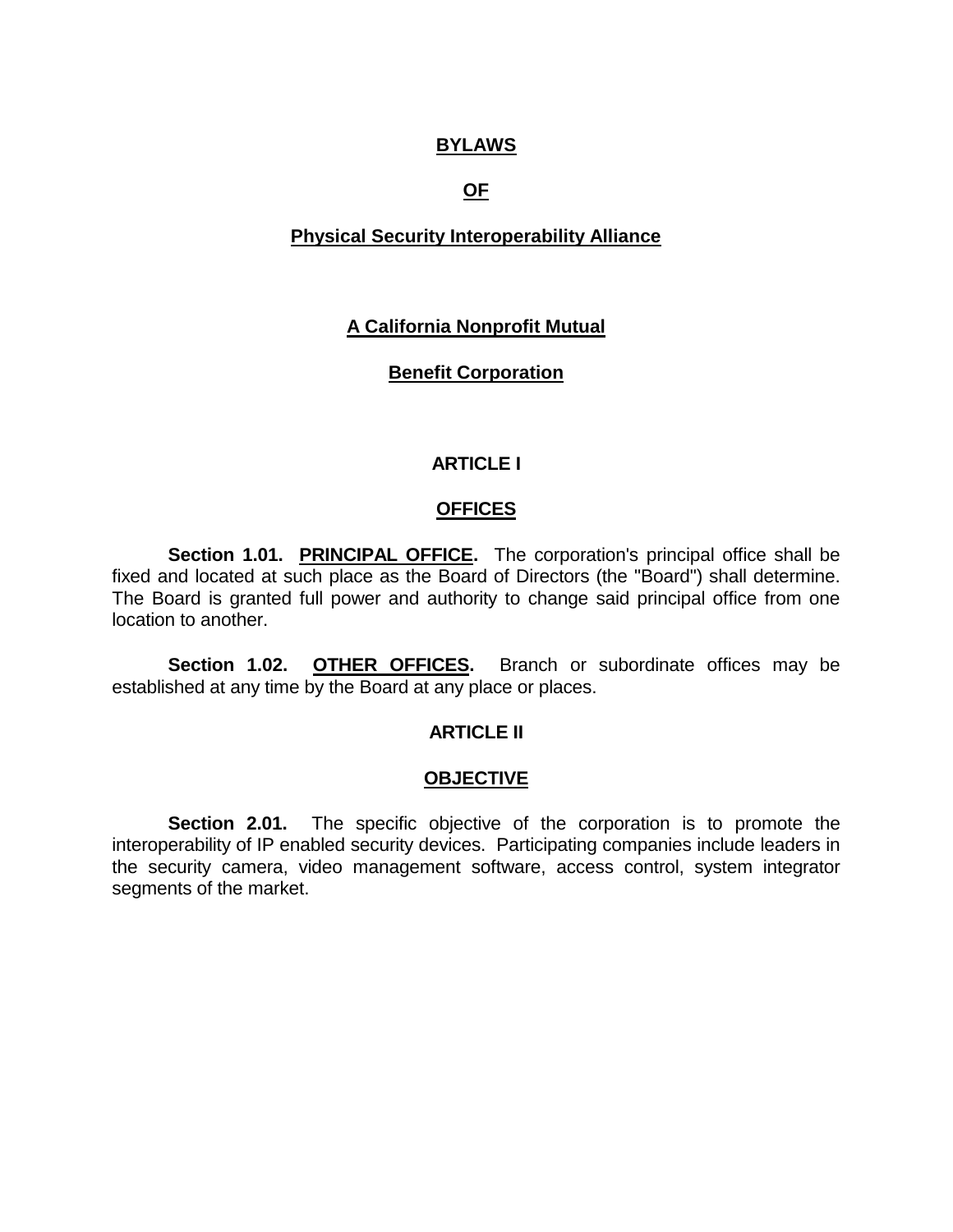# **ARTICLE III**

#### **MEMBERSHIP**

**Section 3.01. NO STATUTORY MEMBERS.** The corporation shall have no members within the meaning of the California Nonprofit Corporation Law (the "Law"). Any action which would otherwise require approval by a majority of all members or approval by the members shall require only approval of the Board, or a committee authorized to exercise the powers of the Board, except as to matters not within such committee's competence. All rights which would otherwise vest in the members to share in a distribution upon dissolution shall vest in the directors. Nothing in this Article III shall be construed as limiting the right of the corporation to refer to persons associated with it as "members" even though such persons are not members, and no such reference shall constitute anyone a member within the meaning of Section 5056 of the Law. The corporation may confer by amendment of its Articles of Incorporation (the "Articles") or of these Bylaws some or all of the rights of a member, as set forth in the Law, upon any person or persons who do not have the right to vote for the election of directors or on a disposition of substantially all of the assets of the corporation or on a merger, or on a dissolution or on changes to the corporation's Articles or Bylaws, but no such person shall be a member within the meaning of said Section 5056.

**Section 3.02. QUALIFICATIONS.** Affiliation with this corporation shall be voluntary and shall consist of persons dedicated to the objectives of the corporation and who have agreed to be bound by the terms and conditions of (a) any definitive agreements relating to membership in the corporation including but not limited to the Membership Application and any other agreements the Board determines to be needed from time to time (collectively, "Membership Agreements"); and (b) these Bylaws as amended from time to time. When used in these Bylaws, the term "person" shall include an individual, partnership, association, company, joint venture, or corporation.

**(a) Core Members.** Any person or entity which is a manufacturer of security cameras, access control devices, related components, and/or software supporting physical security technology and resellers of products utilizing physical security technology shall be eligible to participate as a "Core Member". Each Core Member shall have the right to designate a single representative to serve on the Board of Directors of the corporation.

**(b) Associate Members.** Any entity dedicated to the objectives of the corporation (other than a member of the press or an industry analyst, or person performing a similar function) whose gross worldwide revenues for the most recent year (determined on a consolidated basis with all Affiliates of such Associate Member) is in excess of Ten Million Dollars (US\$10,000,000.00). "Affiliate" means any entity controlled by, under common control with, or controlling, directly or indirectly, the referenced party. "Control" means ownership of more than fifty percent (50%) of the voting power of the entity. Associate Members shall have voting rights on Committees and Subcommittees of the corporation (other than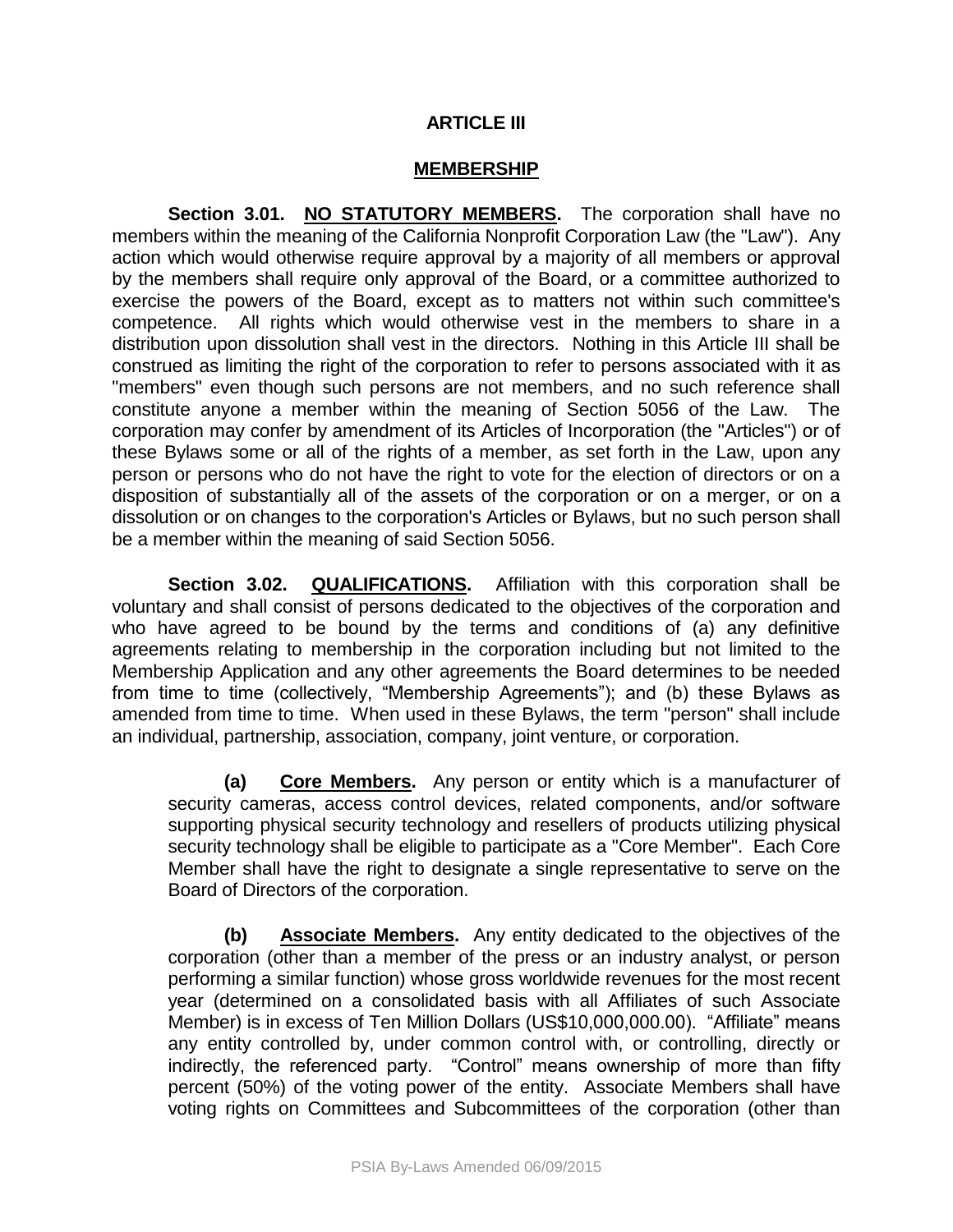Committees and Subcommittees of the Board). Except as set forth in these Bylaws, Associate Members shall not have voting rights for the corporation. However, the Board may confer some of the rights of a director (*e.g.,* the right to receive notice of and attend meetings of the directors, to use corporate services, to receive copies of minutes and other records and reports covering the corporation and its activities, etc., upon any Associate Member. Associate Members shall have the ability to nominate an individual to serve as a Chairperson of a Committee or Subcommittee of the corporation on which the Associate Member has voting rights.

**(c) Venture Company Members.** Any entity which would be within the definition of an "Associate Member", except that the revenue requirement is not satisfied. Venture Company Members shall have the same rights as Associate Members.

**(d) User Members.** Any entity which has an interest in the objectives of the corporation and wishes to have the rights accorded to User Members as specified by the Board of Directors from time to time. User Members shall have such rights of access to certain products and tools of the corporation and to such promotional rights in the corporation's materials as the Board of Directors may determine. User Members shall not have voting rights for the corporation.

**(e) Supporting Members**. Any entity, including but not limited to an end user, consultant, or integrator, which wishes to contribute to the goals and objectives of the corporation. Supporting Members shall not have voting rights for the corporation.

**(f) Definition.** For purposes of these Bylaws, Associate Members, Venture Company Members, User Members, and Supporting Members shall be collectively referred to as "Non-Core Members."

### **Section 3.03. DUES, FEES AND ASSESSMENTS.**

**(a) Establishment of Dues, Fees and Assessments.** Dues, fees and assessments for each class of members (i.e., Core Members and Non-Core Members) shall be established from time to time by the Board.

**(b) Delinquency and Cancellation.** Any member of the corporation who is delinquent in payment of dues, fees or assessments for a period of sixty (60) days from the time such charges become due, shall be notified of such delinquency and suspended from further participation in activities and services of the corporation. If payment is not made within the next succeeding thirty (30) days, the delinquent person shall forfeit all rights and privileges of affiliation with the corporation, unless such forfeiture, at the request of such person, is waived by affirmative action of the Board.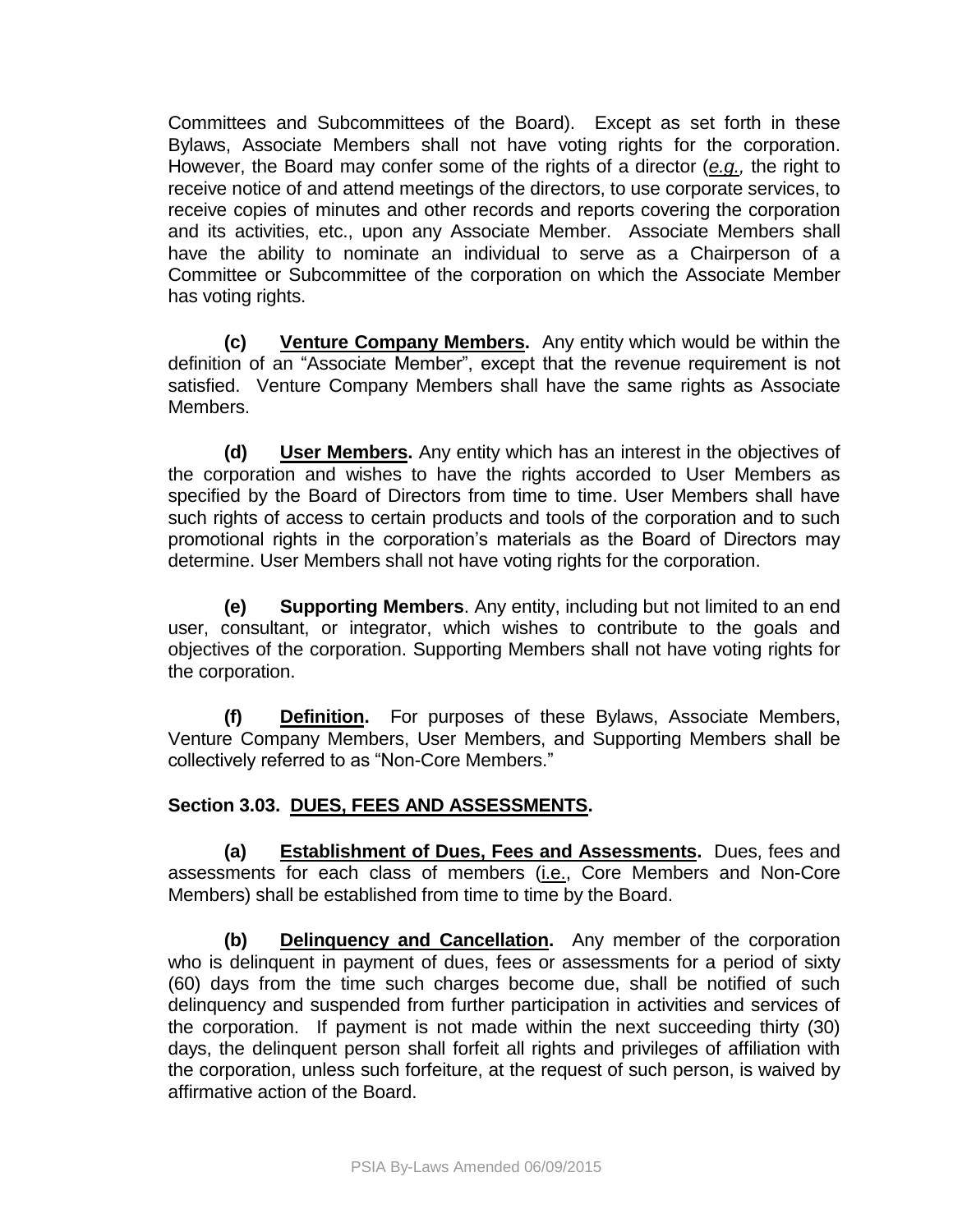**(c) Liability for Dues, Fees and Assessments.** Any Core Member or Non-Core Member may avoid liability for dues, fees and assessments by promptly submitting a written resignation from Core Member and/or Non-Core Member status upon learning of the dues, fees or assessments. However, no dues, fees or assessments shall be refunded to any person whose affiliation with the corporation terminates for any reason and such termination shall not constitute a waiver by the corporation of previously-assessed and accepted dues, fees or assessments which are then delinquent, nor shall it constitute a waiver of any rights or remedies the corporation may have against such person pursuant to any agreement or at law or in equity.

**Section 3.04. TRANSFERABILITY OF MEMBERSHIP.** Membership in the corporation or any right arising therefrom is not transferable either by operation of law or voluntarily, except upon approval by the Board. However, it is intended that a person's membership may be transferred to a successor entity upon such person's merger or reorganization if all appropriate Membership Agreements are executed in the name of the new entity, and the new entity complies with all requirements of the Membership Agreements and these Bylaws. All rights of "membership" cease upon such person's death or dissolution.

**Section 3.05. CERTIFICATE.** The corporation is authorized to issue certificates of affiliation with the corporation to each Core Member and each Non-Core Member. Certificates shall be signed by the Chairman of the Board or the Executive Director of the corporation. All certificates issued by the corporation shall comply with Section 7313 of the California Corporations Code.

**Section 3.06. MULTIPLE MEMBERSHIP.** No person, including any branch, affiliate, division or office, if any, of such person, may hold more than one (1) Core Membership.

**Section 3.07. RESIGNATION.** Any Core Member or Non-Core Member may resign by filing a written resignation with the Board.

**Section 3.08. SUSPENSION AND EXPULSION.** A person may be suspended or expelled from Board or Non-Core Member membership (except for non-payment of dues, fees and/or assessments) only according to procedures satisfying the requirements of this section.

(a) A person may be suspended or expelled from affiliation with the corporation for conduct which is seriously detrimental to the best interests of the corporation, including, but not limited to, a violation of the corporation's Antitrust Guidelines, as in effect from time to time.

(b) Suspension or expulsion shall be by action of the Board. The Board may not delegate this authority to a committee, officer or other body.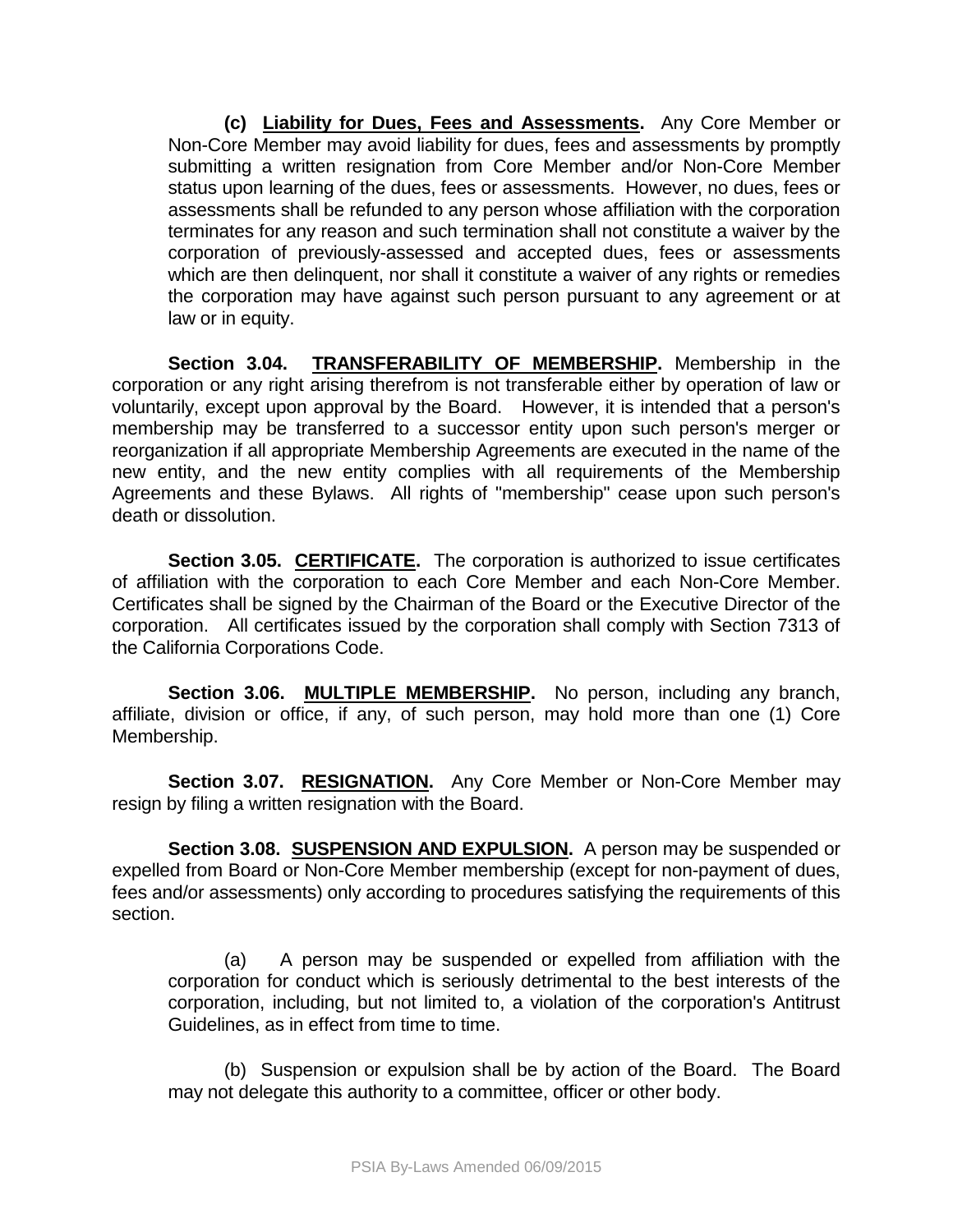(c) Written notice of the proposed suspension or expulsion together with a statement of the reasons therefore and a copy of this section of the Bylaws shall be sent by first-class mail to the person's last address on the records of the corporation.

(d) Within fifteen (15) days after mailing of this notice, the person may, in writing, request a hearing on the suspension or expulsion.

(e) If a hearing is requested, the Chairman of the Board shall promptly appoint a hearing committee composed of three (3) disinterested members of the Board. The hearing shall be held within thirty (30) days of the date of appointment of the hearing committee. The person may appear before and present evidence to the hearing committee which shall thereupon either confirm or reject the suspension or expulsion. The decision of the hearing committee shall be rendered within ten (10) days of the termination of the hearing and shall be final.

(f) If no hearing is requested, the suspension or expulsion is effective fifteen (15) days after the mailing of the notice. If a hearing is requested, the suspension or expulsion is effective five (5) days after a confirmation by the hearing committee.

#### **ARTICLE IV**

#### **DIRECTORS**

**Section 4.01. POWERS.** Subject to limitations contained in the Articles and these Bylaws, the activities and affairs of the corporation shall be conducted and all corporate powers shall be exercised by or under the direction of the Board. Subject to limitations contained in the Articles, these Bylaws or the Laws, the Board may delegate the management of the activities or the corporation to any person or persons, a management company or committees however composed, provided that the activities and affairs of the corporation shall be managed and all corporate powers shall be exercised under the ultimate direction of the Board. Without prejudice to such general powers, but subject to the same limitations, it is hereby expressly declared that the Board shall have the following powers in addition to the other powers enumerated in these Bylaws:

(a) To select and remove all officers, agents and employees of the corporation, prescribe powers and duties for them as may not be inconsistent with law, the Articles or these Bylaws, fix their compensation and require from them such security, if any, for faithful service as the Board may deem appropriate.

(b) To conduct, manage and control the affairs and activities of the corporation and to make such rules and regulations therefor not inconsistent with law, the Articles or these Bylaws, as they may deem appropriate.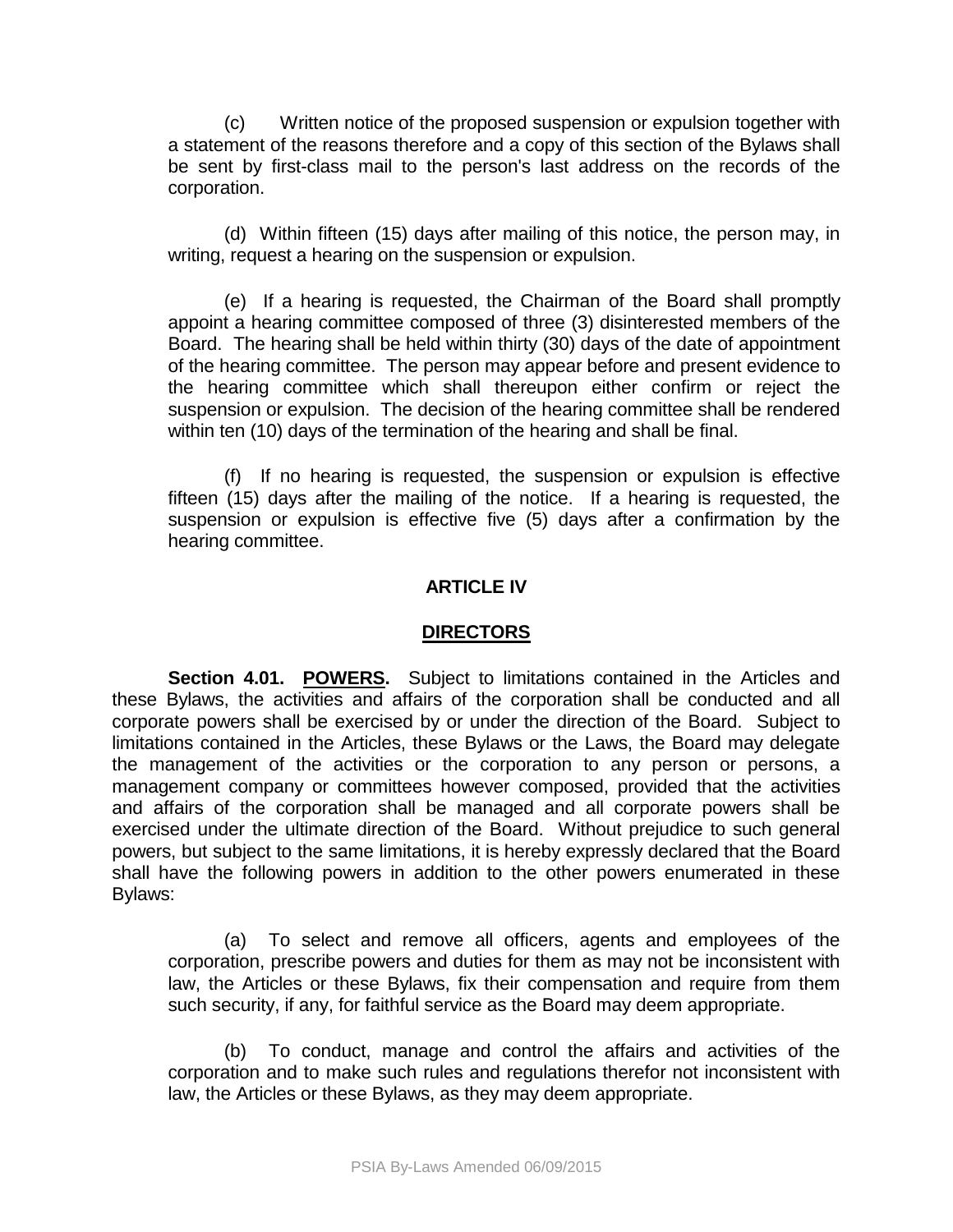(c) To adopt, make and use a corporate seal and to alter the form of such seal from time to time as they may deem appropriate.

(d) To borrow money and incur indebtedness if in furtherance of the objectives of this corporation, and to cause to be executed and delivered therefor, in the corporate name, promissory notes, bonds, debentures, deeds of trust, mortgages, pledges, hypothecations or other evidences of debt and securities therefor.

**Section 4.02. NUMBER OF DIRECTORS.** The authorized number of directors shall be not less than five (5) nor more than twenty five (25) until changed by amendment of the Articles or by amendment of these Bylaws. The exact number of directors shall be fixed from time to time, depending on the number of Core Members of this corporation, within the limits specified, by resolution duly adopted by the Board.

# **Section 4.03. DESIGNATION AND TERM OF OFFICE; VACANCY AND REMOVAL OF DIRECTORS.**

**(a)** Each Core Member of the corporation shall appoint in writing one (1) natural person to serve as a director of the corporation and to vote on its behalf on any and all matters which may require a vote of the directors. Such Core Member shall have the right to appoint a different natural person to serve as a director at any time upon written notice to the Board. Each director shall hold office for a term of one year from the date of his or her appointment, and until a successor is duly appointed. A director may succeed himself or herself on the Board.

**(b)** A vacancy in the Board shall exist on the occurrence of the following: (i) the death, resignation or removal of any director; (ii) the resignation or termination of employment of the director from the Core Member that appointed him or her, (iii) the resignation, suspension or expulsion of a Core Member; (iv) the declaration by the Board of a vacancy in the office of a director who has been declared of unsound mind by a final order of court, or convicted of a felony, or has been found by a final order or judgment of any court to have breached any duty arising as a result of Section 7238 of the California Corporations Code dealing with standards of conduct for a director in respect of a Corporation that holds assets in charitable trust; or (v) an increase in the authorized number of directors.

**(c)** The Board may remove any director with or without cause at any regular or special meeting; provided that the director to be removed has been notified in writing in the manner set forth in Section 4.07 that such action would be considered at the meeting.

A Core Member may remove its appointed director at any time. In addition the director appointed by a Core Member will be considered removed at the time that the Core Member's membership is terminated.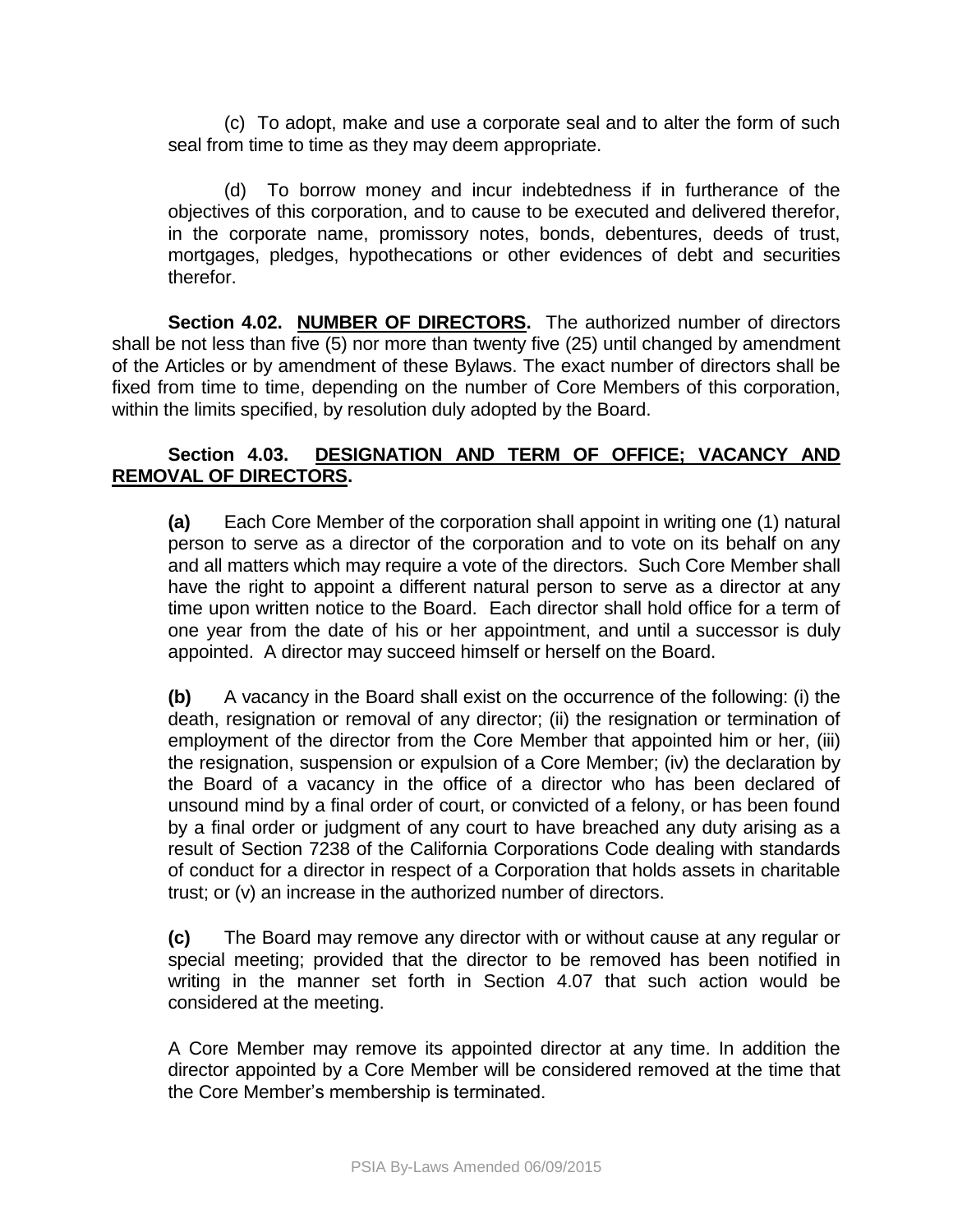**(d)** Vacancies in the Board may be filled (i) by the Core Member that designated the vacating director, provided that such Core Member continues to be a Core Member, or (ii) by an affirmative vote of the Board if (A) the number of authorized directors has been increased but no Core Member has been chosen to designate a new director, or (B) the Core Member that designated the preceding director has failed to designate a replacement within a reasonable period or is no longer a Core Member. Each director filling a vacancy shall hold office until his or her successor is appointed.

**Section 4.04. PLACE OF MEETING.** Regular or special meetings of the Board shall be held at any place within or without the State of California which has been designated from time to time by the Board. In the absence of such designation, regular meetings shall be held at the principal office of the corporation.

**Section 4.05. ANNUAL MEETINGS.** The Board shall hold an annual meeting for the purpose of organization, selection of officers and the transaction of other business. Annual meetings of the Board may be held on such dates and at such times as may be fixed by the Board.

**Section 4.06. REGULAR MEETINGS.** Regular meetings of the Board may be held without call or notice on such dates and at such times as may be fixed by the Board.

**Section 4.07. SPECIAL MEETINGS.** Special meetings of the Board for any purpose or purposes may be called at any time by the Chairman of the Board, the Vice Chairman, the Treasurer, the Secretary, the Executive Director, or any two directors.

**Section 4.08. NOTICE.** Annual and special meetings of the Board shall be held upon at least four (4) days' notice by first-class mail or forty-eight (48) hours' notice given personally or by telephone, telegraph, telex, email, or other similar means of communication. Any such notice shall be addressed or delivered to each director at such director's address as it is shown upon the records of the corporation or as may have been given to the corporation by the director for purposes of notice or, if such address is not shown on such records or is not readily ascertainable, at the place in which the meetings of the directors are regularly held. Notice by mail shall be deemed to have been given at the time a written notice is deposited in the United States mails, postage prepaid. Any other written notice shall be deemed to have been given at the time it is personally delivered to the recipient or is delivered to a common carrier for transmission, or actually transmitted by the person giving the notice by electronic means, to the recipient. Oral notice shall be deemed to have been given at the time it is communicated, in person or by telephone or wireless, to the recipient or to a person at the office of the recipient who the person giving the notice has reason to believe will promptly communicate it to the receiver.

**Section 4.09. QUORUM.** A majority of the then fixed authorized number of directors constitute a quorum of the Board for the transaction of business, except to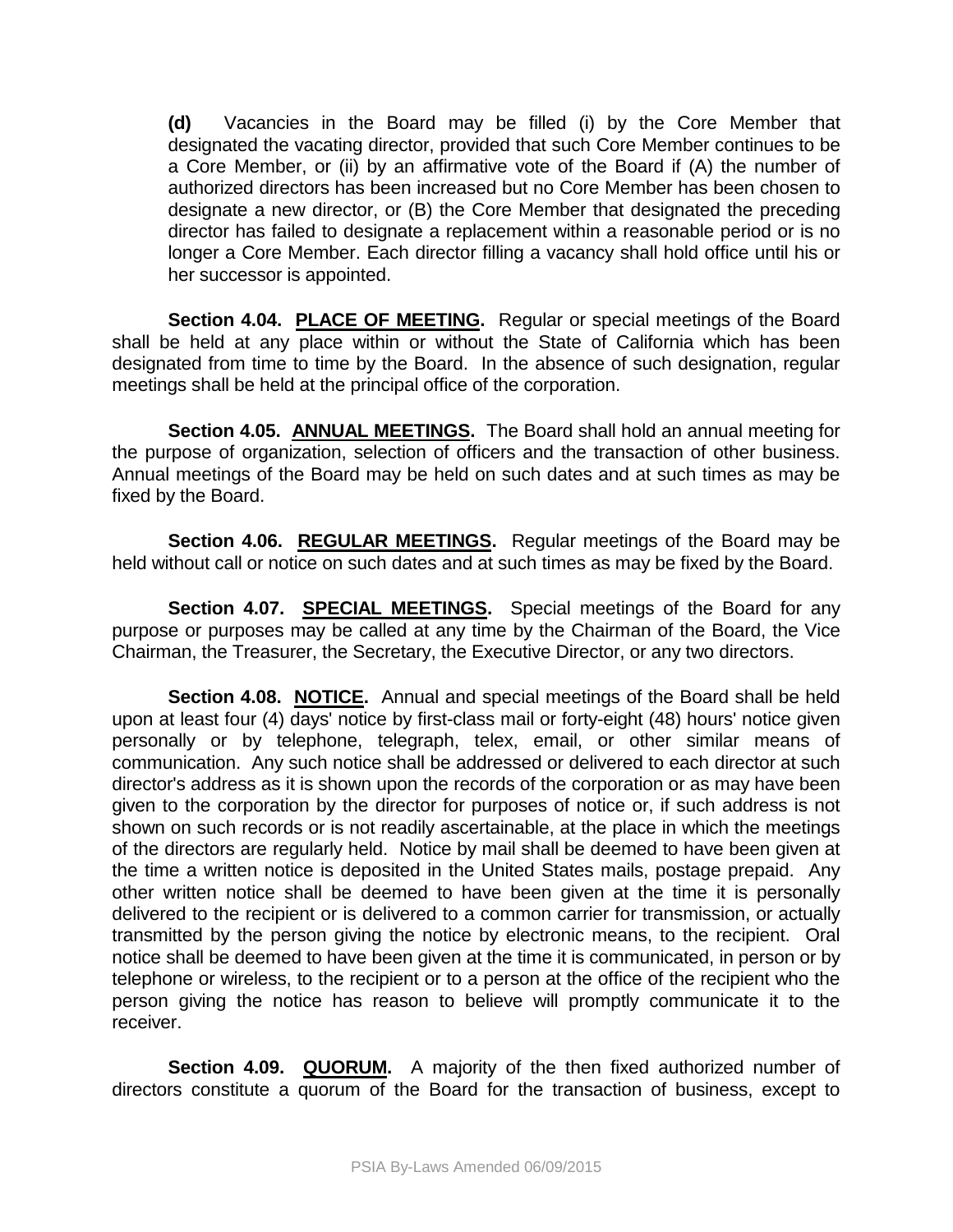adjourn as provided in Section 4.12. Every act or decision done or made by a majority of the directors present at a meeting duly held at which a quorum is present shall be regarded as the act of the Board, unless a greater number be required by law or by the Articles, except as provided in the next sentence. A meeting at which a quorum is initially present may continue to transact business notwithstanding the withdrawal of directors, if any action taken is approved by at least a majority of the required quorum for such meeting.

**Section 4.10. PARTICIPATION IN MEETINGS BY CONFERENCE TELEPHONE.** Members of the Board may participate in a meeting of the Board, or a committee meeting, through use of a conference telephone or similar communications equipment, so long as all members participating in such meeting can hear one another.

**Section 4.11. WAIVER OF NOTICE.** Notice of a meeting need not be given to any director who signs a waiver of notice or a written consent to holding the meeting or an approval of the minutes thereof, whether before or after the meeting, or who attends the meeting without protesting, prior thereto or at its commencement, the lack of notice to such director. All such waivers, consents and approvals shall be filed with the corporate records or made a part of the minutes of the meetings.

**Section 4.12. ADJOURNMENT.** A majority of the directors present, whether or not a quorum is present, may adjourn any directors' meeting to another time and place. Notice of the time and place of holding an adjourned meeting need not be given to absent directors if the time and place be fixed at the meeting adjourned, except as provided in the next sentence. If the meeting is adjourned for more than twenty-four (24) hours, reasonable notice of any adjournment to another time or place shall be given prior to the time of the adjourned meeting to the directors who were not present at the time of the adjournment.

**Section 4.13. ACTION WITHOUT MEETING.** Any action required or permitted to be taken by the Board may be taken without a meeting if all members of the Board shall individually or collectively consent in writing to such action. Such consent or consents shall have the same effect as a unanimous vote of the Board and shall be filed with the minutes of the proceedings of the Board. For the purposes of this Section 4.13 only, "all members of the Board" shall not include any "interested director" as defined in Section 5233 of the Law, insofar as it is made applicable pursuant to Section 7238 of the Law.

**Section 4.14. RIGHTS OF INSPECTION.** Every director shall have the absolute right at any reasonable time to inspect and copy all books, records and documents of every kind and to inspect the physical properties of the corporation.

**Section 4.15. EXECUTIVE COMMITTEE.** Subject to the provisions of Section 4.17, the Board may, by resolution adopted by a majority of the number of directors then in office, establish an executive committee consisting of such number of directors as may be determined by the Board which, except when the Board is in session, and except as its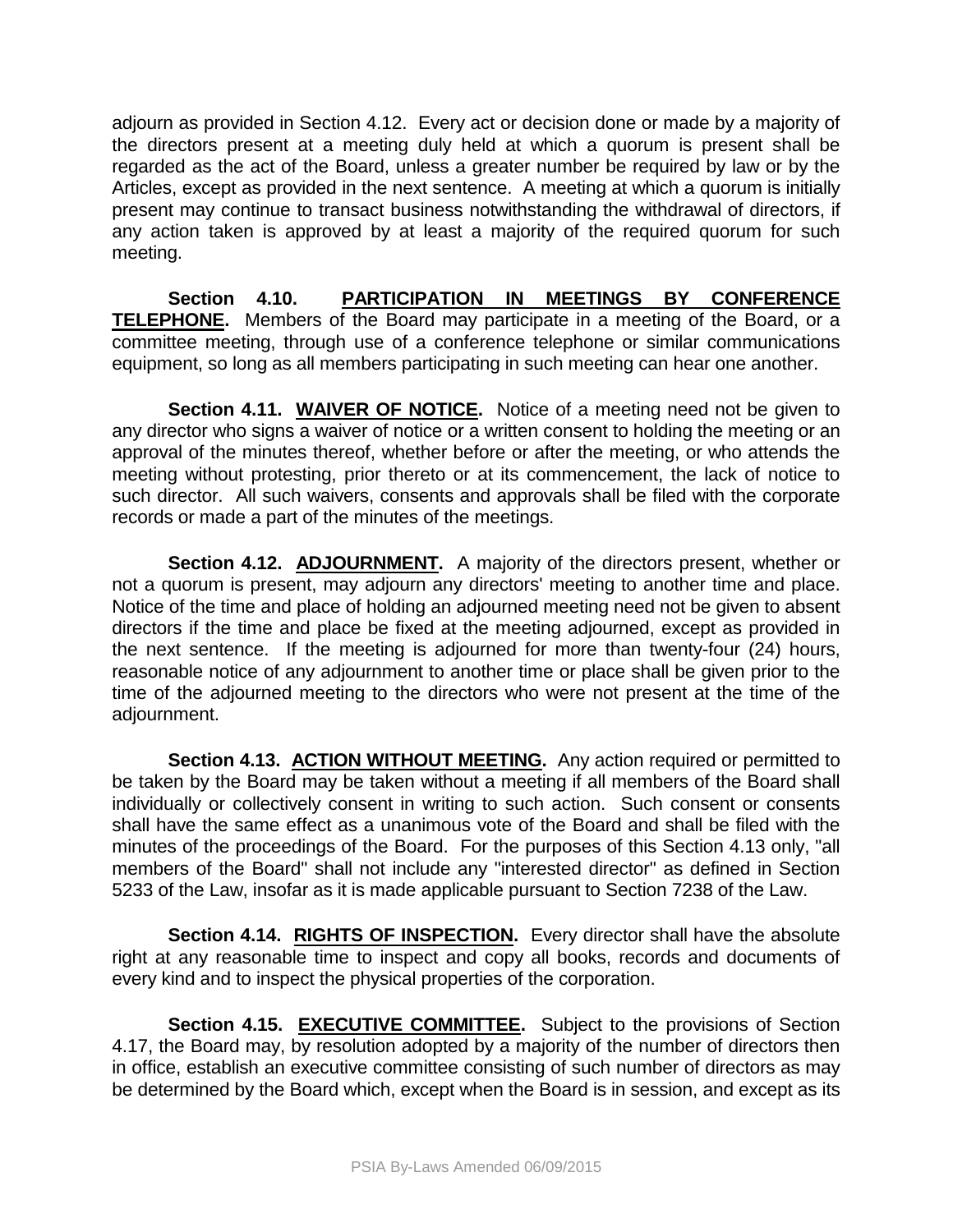powers may be otherwise limited by the Board, shall have and may exercise the powers of the Board in the management of the business and affairs of the corporation, and may authorize the seal of the corporation to be affixed to all papers which may require it.

The executive committee shall also have the power of general supervision, management, and control of the business of the corporation and over its several officers.

Appointments to the executive committee shall be by a majority vote of the directors then in office. A majority of all the members of the executive committee may determine its rules of procedure unless the Board shall otherwise provide. The Board shall have the power to change the members of the executive committee at any time, either with or without cause and to fill vacancies; provided, however, that all appointments to the executive committee shall be by a majority vote of the directors then in office. The compensation of each member of the executive committee shall be as prescribed from time to time by the Board.

Any action which under the provisions of the Law may be taken at a meeting of the executive committee, may be taken without a meeting if authorized by a writing signed by all members of the executive committee who would be entitled to vote at a meeting for such purpose and filed with the Secretary of the corporation.

**Section 4.16. STANDING OR SPECIAL COMMITTEES.** In the event that the Board determines that the management of the corporation would be benefited by the establishment of one or more standing or special committees in addition to the executive committee, the Board may from time to time establish one or more such committees. The establishment of a standing or special committee shall be effected by a resolution of the Board approved by the vote of the majority of the directors then in office, which specifically sets forth the powers and duties delegated to such committee. Each such committee shall consist of two or more directors and shall be presided over by a director selected by the Board. The term "standing committee" or "special committee" shall mean any committee appointed by the Board which is authorized by specific delegation, without further Board action, to make and implement decisions on behalf of the Board, or to implement, with some degree of discretion, decisions of the Board pursuant to guidelines established by the Board. Notice of, and procedures for, meetings of standing or special committees shall be as prescribed by the chairman of each such standing or special committee, and meetings of standing or special committees may be called by the Board or the chairman of the standing or special committee.

**Section 4.17. LIMITATIONS UPON COMMITTEES OF THE BOARD.** No committee of the Board, including any executive committee, shall have any of the authority of the Board with respect to:

(a) the filling of vacancies on the board or on any committee which has the authority of the Board;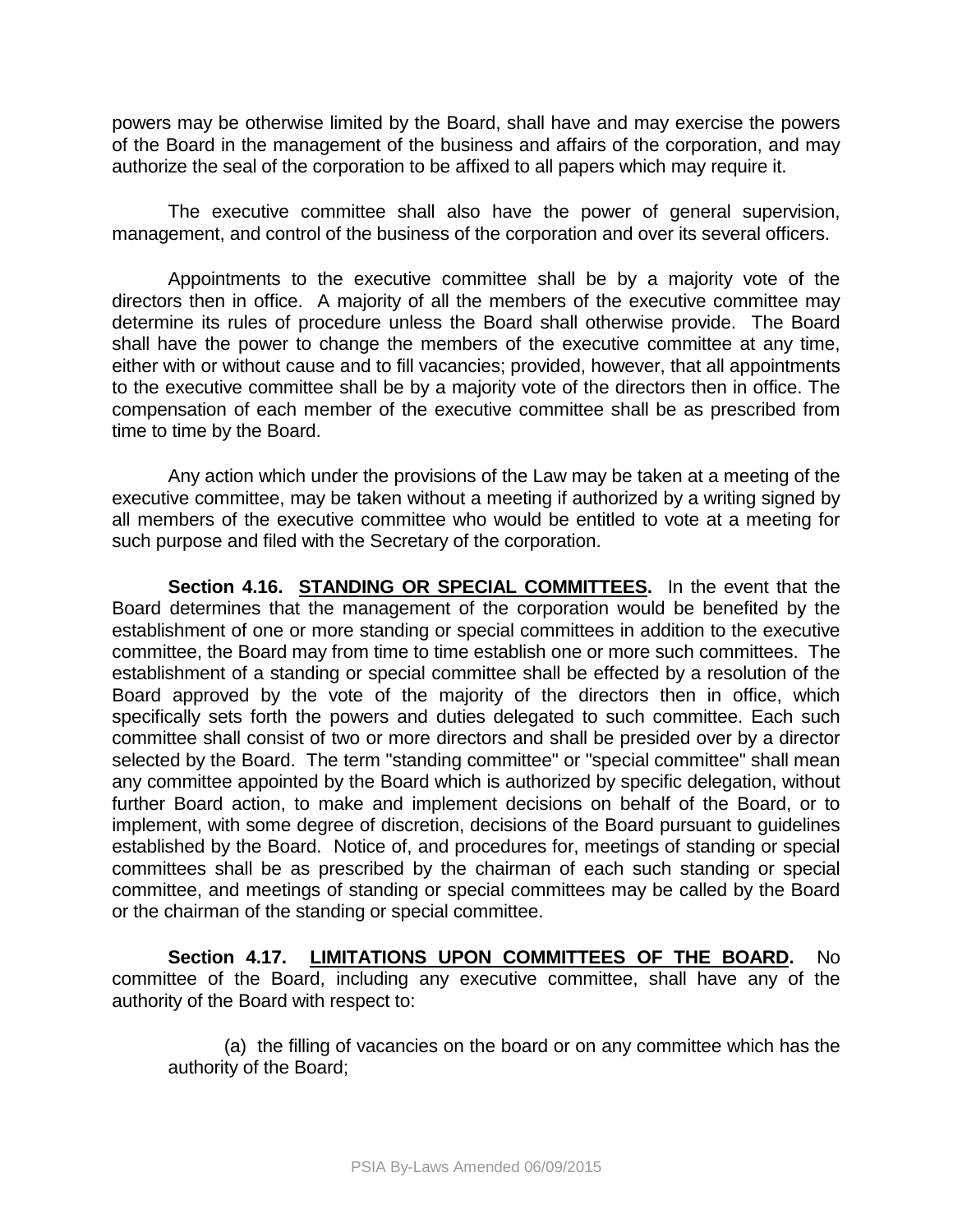(b) the fixing of compensation of the directors for serving on the Board or on any committee which has the authority of the Board;

(c) the amendment or repeal of Bylaws or the adoption of new Bylaws;

(d) the amendment or repeal of any resolution of the Board which by its express terms is not so amendable or repealable;

(e) the appointment of other committees of the Board or the members thereof if such committee will have the authority of the Board; or

(f) with respect to any assets held in charitable trust, the approval of any self-dealing transaction, except that when it is not reasonably practicable to obtain approval of the Board prior to entering into such a transaction, a committee authorized by the Board may approve the transaction in a manner consistent with the standards set forth in Section 5233(d) of the Law subject to ratification by a majority of the directors then in office (without counting the vote of any interested director) at the next meeting of the Board.

**Section 4.18. OTHER COMMITTEES.** The Chairman of the Board, the Board, the executive committee or the President may from time to time appoint such other committees as it deems appropriate, consisting of directors or persons who are not directors, but such committees shall not be deemed committees of the Board and shall not exercise any powers of the Board. Notice of, and procedures for, meetings of such committees shall be as prescribed by the chairman of each such committee, and meetings of such committee may be called by the Chairman of the Board, the Board, the executive committee, the President or the chairman of such committee.

### **Section 4.19. FEES AND COMPENSATION.**

(a) Directors shall not be entitled to receive compensation for their services, nor reimbursement for expenses. Members of committees or advisory commissions may receive such compensation, if any, for their services, and such reimbursement for expenses, as may be fixed or determined by the Board.

(b) This corporation shall not loan money or property to, or guarantee the obligation of, any director or officer of the corporation or of its parent, affiliate or subsidiary.

(c) Notwithstanding Subparagraph (b) of this Section 4.19, the corporation may advance money to a director or officer of the corporation or of its parent, affiliate or subsidiary, for any expenses reasonably anticipated to be incurred in the performance of the duties of the director or officer, provided that in the absence of such an advance the director or officer would be entitled to be reimbursed for these expenses by the corporation.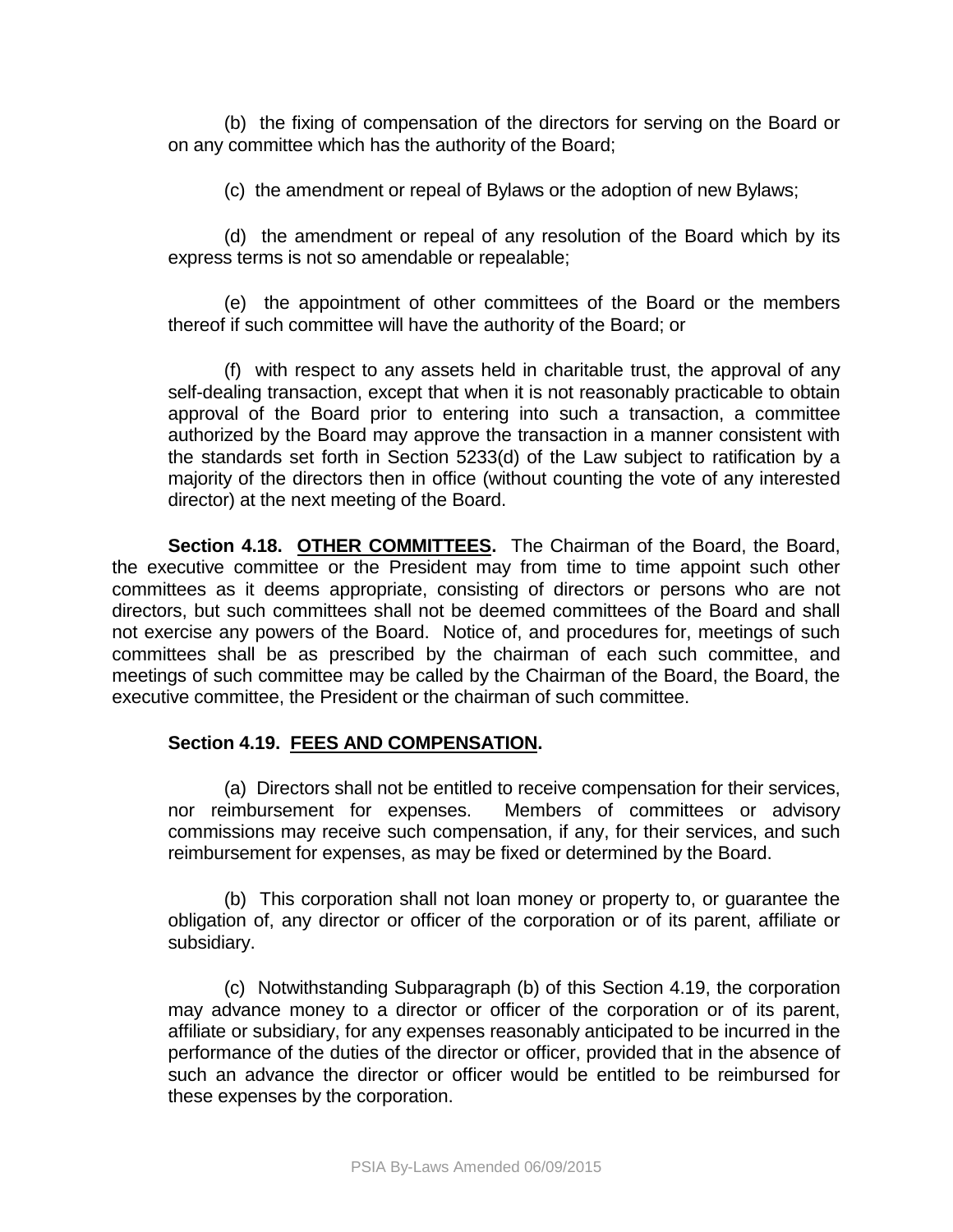#### **ARTICLE V**

#### **OFFICERS**

**Section 5.01. OFFICERS.** The officers of the corporation shall be a Chairman of the Board, a Secretary, and Executive Director, and a Chief Financial Officer (Treasurer). The corporation may also have, at the discretion of the Board, a Vice Chairman of the Board, one or more Vice Presidents, one or more Assistant Secretaries, one or more Assistant Chief Financial Officers (Assistant Treasurers), and such other officers as may be elected or appointed in accordance with the provisions of Section 5.03. Any number of offices may be held by the same person unless the Articles or these Bylaws provide otherwise.

**Section 5.02. ELECTION.** The officers of the corporation, except such officers as may be elected or appointed in accordance with the provisions of Section 5.03 or Section 5.05, shall be chosen annually by, and shall serve at the pleasure of, the Board, and shall hold their respective offices until their resignation, removal, or other disqualification from service, or until their respective successors shall be elected.

**Section 5.03. SUBORDINATE OFFICERS.** The Board may elect, and may empower the Executive Director or President to appoint, such other officers as the business of the corporation may require, each of whom shall hold office for such period, have such authority and perform such duties as are provided in these Bylaws or as the Board may from time to time determine.

**Section 5.04. REMOVAL AND RESIGNATION.** Any officer may be removed, either with or without cause, by the Board at any time or, except in the case of an officer chosen by the Board, by any officer upon whom such power of removal may be conferred by the Board. Any such removal shall be without prejudice to the rights, if any, of the officer under any contract of employment of the officer.

Any officer may resign at any time by giving written notice to the corporation, but without prejudice to the rights, if any, of the corporation under any contract to which the officer is a party. Any such resignation shall take effect at the date of the receipt of such notice or at any later time specified therein and, unless otherwise specified therein, the acceptance of such resignation shall not be necessary to make it effective.

**Section 5.05. VACANCIES.** A vacancy in any office because of death, resignation, removal, disqualification or any other cause shall be filled in the manner prescribed in these Bylaws for regular election or appointment to such office, provided that such vacancies shall be filled as they occur and not on an annual basis.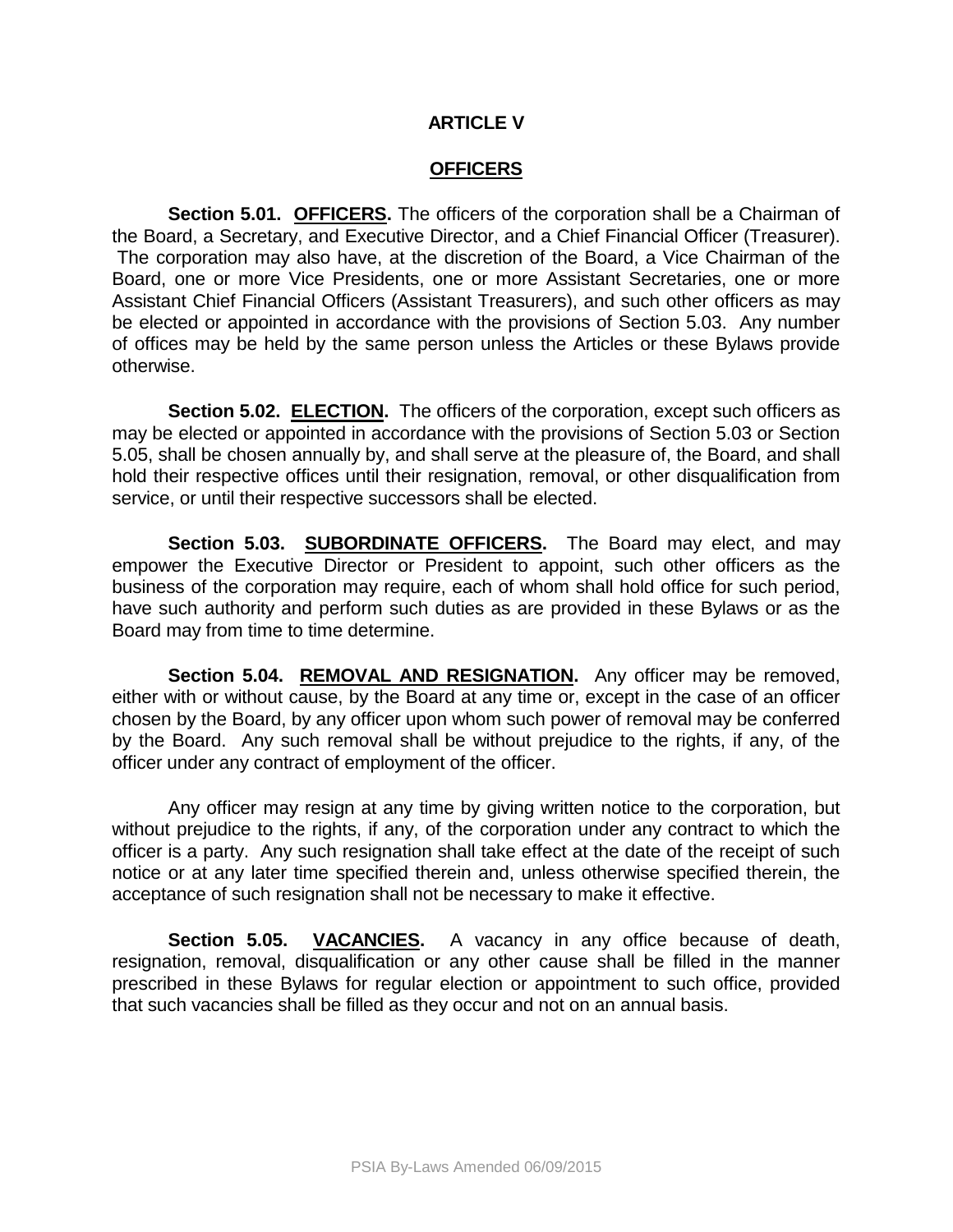Section 5.06. CHAIRMAN OF THE BOARD; VICE CHAIRMAN. The Chairman of the Board, if there shall be such an officer, shall, if present, preside at all meetings of the Board. In the absence of the Chairman of the Board, the Vice Chairman of the Board, if there shall be such an officer, shall preside. The Chairman of the Board and Vice Chairman shall exercise and perform such other powers and duties as may be from time to time assigned by the Board.

**Section 5.07. PRESIDENT or EXECUTIVE DIRECTOR.** Subject to such powers, if any, as may be given by the Board to the Chairman of the Board, if there be such an officer, the President or Executive Director is the general manager and chief executive officer of the corporation. The President shall, in the absence of the Chairman of the Board and the Vice Chairman of the Board, or if there be none, preside at all meetings of the Board. The President or Executive Director has the general powers and duties of management usually vested in the office of president and general manager of a corporation and such other powers and duties as may be prescribed by the Board.

Section 5.08. VICE PRESIDENTS. In the absence or disability of the President or Executive Director, the Vice Presidents, if any be appointed, in order of their rank as fixed by the Board or, if not ranked, the Vice President designated by the Board, shall perform all the duties of the President and, when so acting, shall have all the powers of, and be subject to all the restrictions upon, the President. The Vice Presidents shall have such other powers and perform such other duties as from time to time may be prescribed for them respectively by the Board.

**Section 5.09. SECRETARY.** The Secretary shall keep or cause to be kept, at the principal office or such other place as the Board may authorize, minutes of the meetings of the Board and its committees, with the time and place of holding, whether regular or special, and if special, how authorized, the notice thereof given, the names of those present at Board and committee meetings, and the proceedings thereof. The Secretary shall keep, or cause to be kept, at the principal office in the State of California and such other place as the Board may authorize, the original or a copy of the corporation's Articles and Bylaws, as amended.

The Secretary shall give, or cause to be given, notice of all meetings of the Board and any committees thereof required by these Bylaws or by law to be given, shall keep the seal of the corporation in safe custody, and shall have such other powers and perform such other duties as may be prescribed by the Board.

**Section 5.10. CHIEF FINANCIAL OFFICER.** The Chief Financial Officer shall keep and maintain, or cause to be kept and maintained, adequate and correct accounts of the properties and business transactions of the corporation. The books of account shall at all times be open to inspection by any director.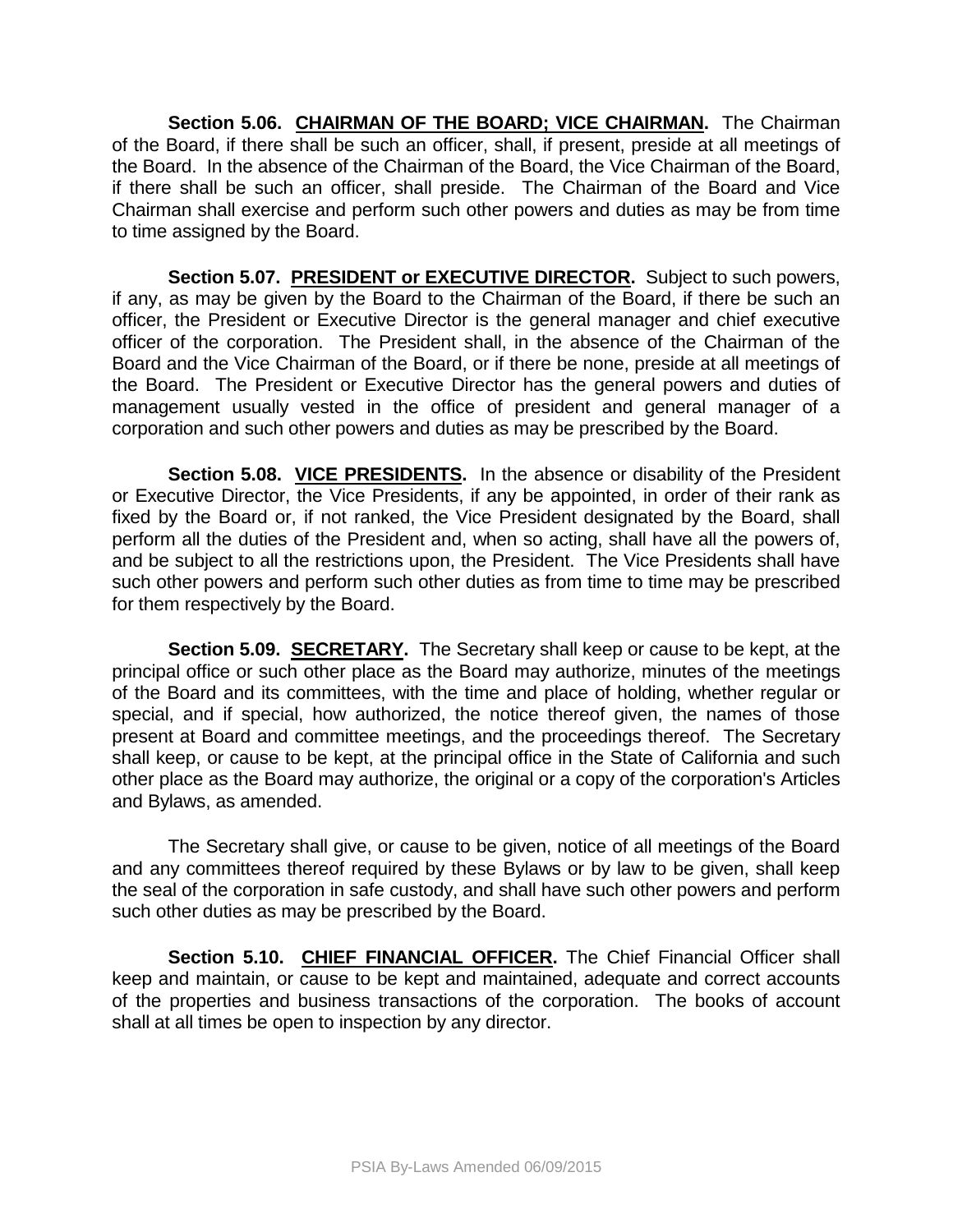The Chief Financial Officer shall deposit all moneys and other valuables in the name and to the credit of the corporation with such depositaries as may be designated by the Board. The Chief Financial Officer shall disburse the funds of the corporation as may be ordered by the Board, shall render to the President and the directors, whenever they request it, an account of all transactions as Chief Financial Officer and of the financial condition of the corporation, and shall have such other powers and perform such other duties as may be prescribed by the Board. The Chief Financial Officer may delegate any of the foregoing powers and duties to a person approved by the Board.

# **ARTICLE VI**

# **OTHER PROVISIONS**

Section 6.01. ENDORSEMENT OF DOCUMENTS; CONTRACTS. Subject to the provisions of applicable law, any note, mortgage, evidence of indebtedness, contract, conveyance or other instrument in writing and any assignment or endorsement thereof executed or entered into between the corporation and any other person, when signed by the Chairman of the Board, the President or Executive Director or any Vice President and the Secretary, any Assistant Secretary, the Chief Financial Officer or any Assistant Chief Financial Officer of the corporation shall be valid and binding on the corporation in the absence of actual knowledge on the part of the other person that the signing officers had no authority to execute the same. Any such instruments may be signed by any other person or persons and in such manner as from time to time shall be determined by the Board, and, unless so authorized by the Board, no officer, agent or employee shall have any power or authority to bind the corporation by any contract or engagement or to pledge its credit or to render it liable for any purpose or amount.

**Section 6.02. REPRESENTATION OF SHARES OF OTHER CORPORATIONS.** 

The President or Executive Director, the Chairman of the Board, or any other officer or officers authorized by the Board, the President, or the Chairman of the Board, are each authorized to vote, represent and exercise on behalf of the corporation all rights incident to any and all shares of any other corporation or corporations standing in the name of the corporation. The authority herein granted may be exercised either by any such officer in person or by any other person authorized so to do by proxy or power of attorney duly executed by said officer.

**Section 6.03. CONSTRUCTION AND DEFINITIONS.** Unless the context otherwise requires, the general provisions, rules of construction and definitions contained in the General Provisions of the California Nonprofit Corporation Law and in the California Nonprofit Mutual Benefit Corporation Law shall govern the construction of these Bylaws.

**Section 6.04. AMENDMENTS.** These Bylaws may be amended or repealed by the approval of the Board except that Section 3.02(a) may not be amended to change the right of any Core Member to designate a director or directors without that Core Member's written consent.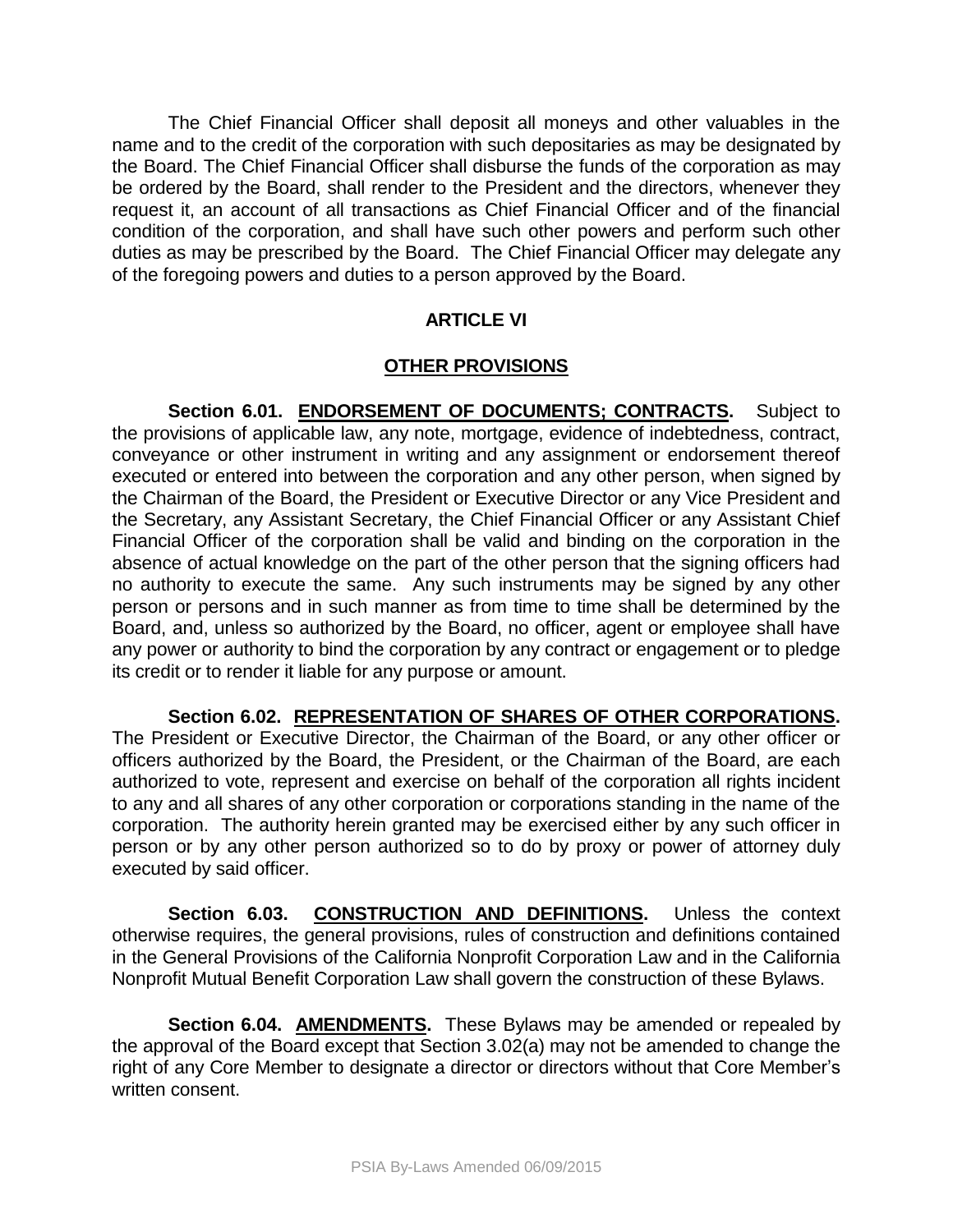**Section 6.05. MAINTENANCE OF CORPORATE RECORDS.** The accounting books, records, minutes of proceedings of the Board and the executive committee shall be kept at such place or places designated by the Board or, in the absence of such designation, at the principal business office of the corporation. The minutes shall be kept in written or typed form and the accounting books and records shall be kept either in written or typed form, or in any other form capable of being converted into written, typed or printed form.

### **Section 6.06. ANNUAL STATEMENT OF CERTAIN TRANSACTIONS AND INDEMNIFICATIONS.**

(a) The corporation shall furnish to its directors within 120 days after the close of the fiscal year a statement of any covered transaction or indemnifications described below, if such covered transaction or indemnification took place. A covered transaction under this Section 6.06 is a transaction in which the corporation, its parent or its subsidiary was a party, and in which either of the following interested persons had a direct or indirect material financial interest (excluding a mere common directorship):

(1) Any director or officer of the corporation, or its parent or subsidiary.

(2) Any holder of more than ten percent (10%) of the voting power of the corporation, its parent or its subsidiary.

(b) The statement required by this Section 6.06 shall describe briefly:

(1) Any covered transaction (excluding compensation of officers and directors) during the previous fiscal year involving more than \$50,000, or which was one of a number of covered transactions in which the same interested persons had a direct or indirect material financial interest and which transactions in the aggregate involve more than \$50,000.

(2) The names of the interested persons involved in such transactions, stating such person's relationship to the corporation, the nature of such person's interest in the transaction, and, where practicable, the amount of such interest; provided that in the case of a transaction with a partnership of which such person is a partner, only the interest of the partnership need be stated.

(3) The amount and circumstances of any indemnifications or advances aggregating more than \$10,000 paid during the fiscal year to any officer or director of the corporation.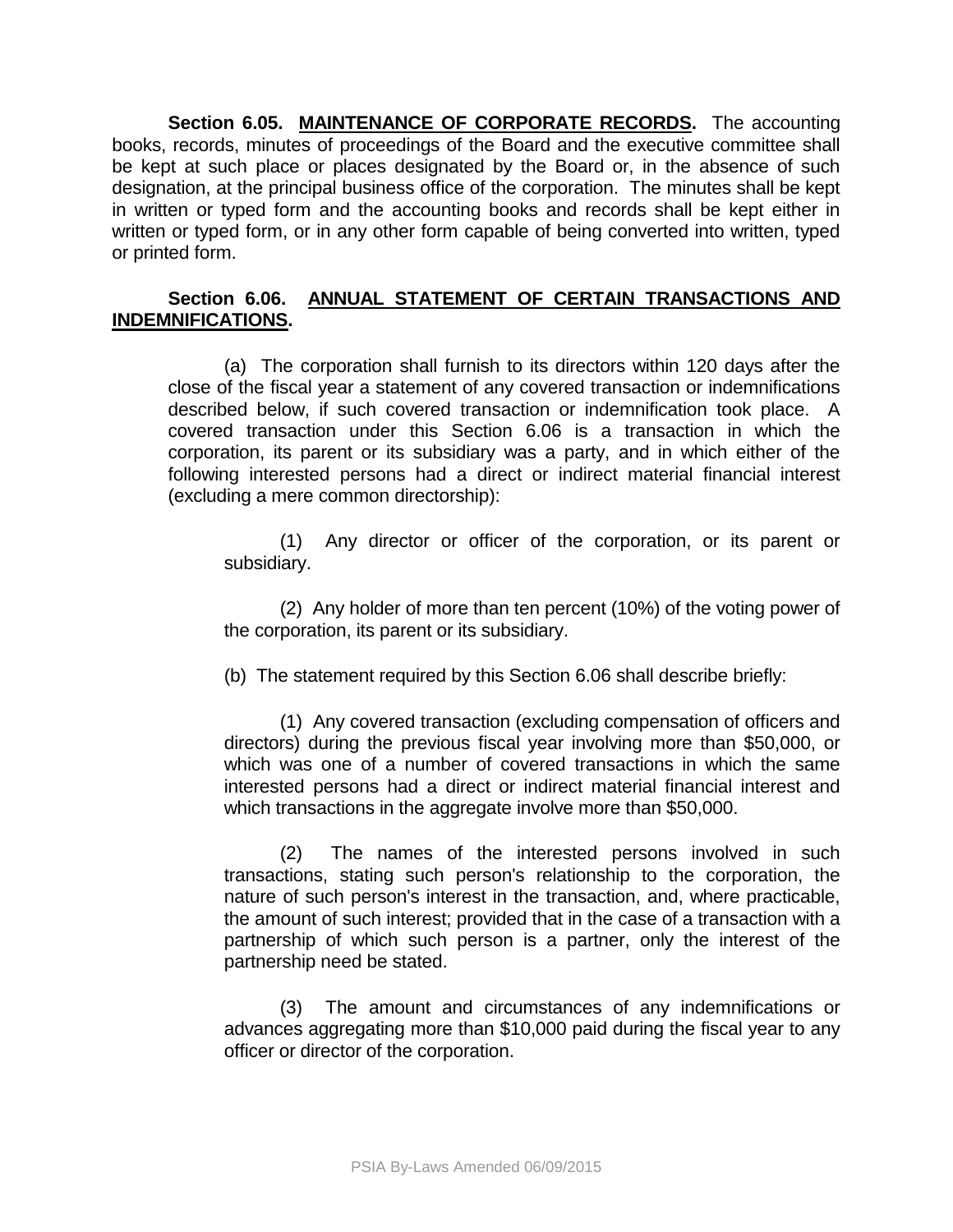#### **ARTICLE VII**

#### **INDEMNIFICATION**

**Section 7.01. DEFINITIONS.** For the purposes of this Article VII, the following definitions shall apply:

(a) "agent" means any person who is or was a director, officer, employee or other agent of the corporation, or is or was serving at the request of the corporation as a director, officer, employee or agent of another foreign or domestic corporation, partnership, joint venture, trust or other enterprise, or was a predecessor corporation of the corporation or of another enterprise at the request of such predecessor corporation;

(b) "proceeding" means any threatened, pending or completed action or proceeding, whether civil, criminal, administrative or investigative; and

(c) "expenses" includes without limitation attorneys' fees and any expenses of establishing a right to indemnification.

**Section 7.02. INDEMNIFICATION IN ACTIONS BY THIRD PARTIES.** The corporation shall, to the maximum extent permitted by law, indemnify any person who was or is a party or is threatened to be made a party to any proceeding (other than an action by or in the right of the corporation to procure a judgment in its favor, an action brought under Section 5233 of the Law, or an action brought by the Attorney General or a person granted relator status by the Attorney General for any breach of duty relating to assets held in charitable trust) by reason of the fact that such person is or was an agent of the corporation, against expenses, judgments, fines, settlements and other amounts actually and reasonably incurred in connection with such proceeding if such person acted in good faith and in a manner such person reasonably believed to be in the best interests of the corporation, and in the case of a criminal proceeding, that the person had no reasonable cause to believe that such person's conduct was unlawful.

**Section 7.03. INDEMNIFICATION IN ACTIONS BY OR IN THE RIGHT OF THE CORPORATION.** The corporation shall, to the maximum extent permitted by law, indemnify any person who was or is a party or is threatened to be made a party to any threatened, pending or completed action by or in the right of the corporation, or brought under Section 5233 of the Law or brought by the Attorney General for breach of duty relating to assets held in a charitable trust, to procure a judgment in its favor by reason of the fact that such person is or was an agent of the corporation, against expenses actually and reasonably incurred by such person in connection with the defense or settlement of such action if such person acted in good faith, in a manner such person believed to be in the best interests of the corporation and with such care, including reasonable inquiry, as an ordinarily prudent person in a like position would use under similar circumstances. No indemnification shall be made under this Section 7.03: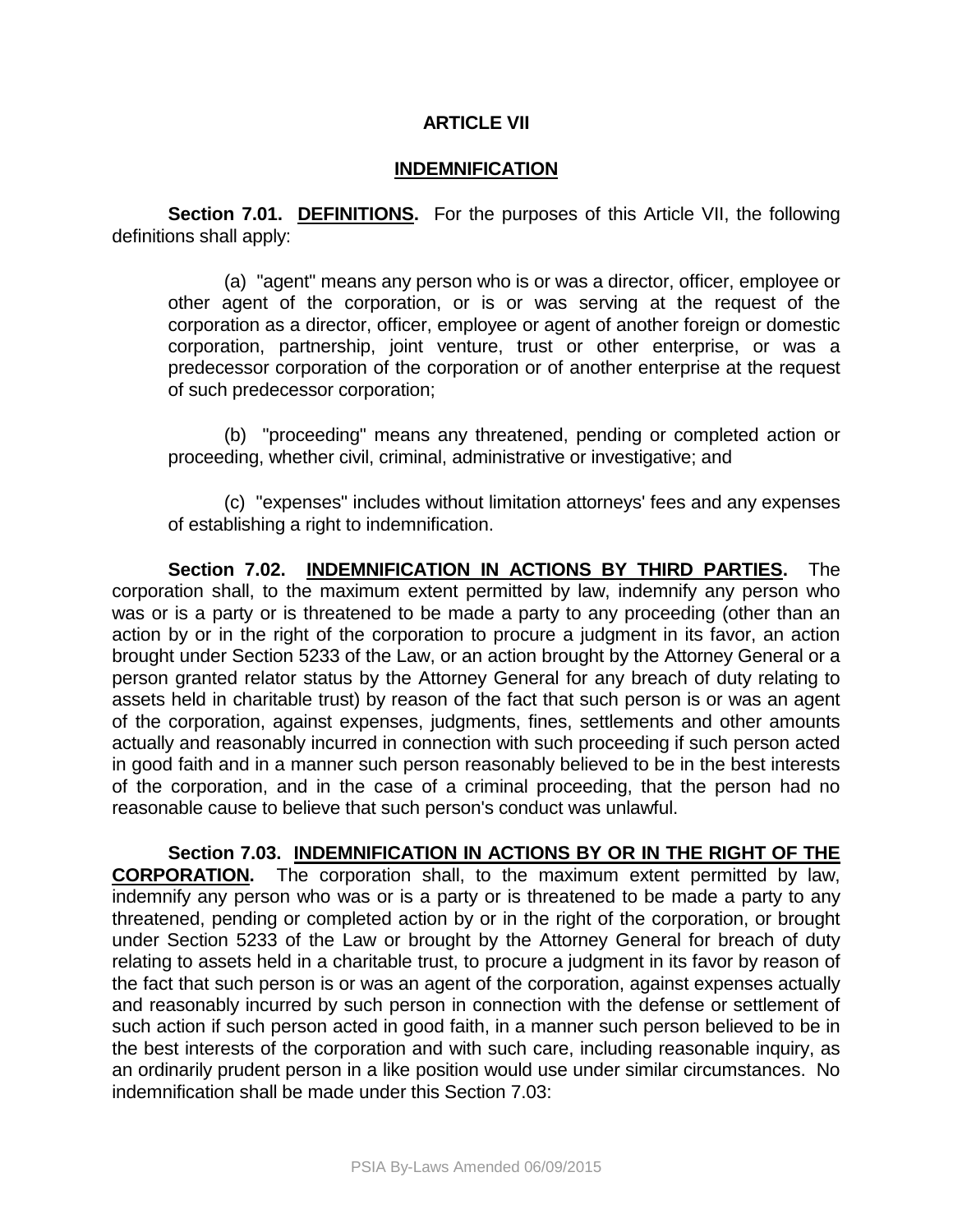(a) In respect of any claim, issue or matter as to which such person shall have been adjudged to be liable to the corporation in the performance of such person's duty to the corporation, unless and only to the extent that the court in which such proceeding is or was pending shall determine upon application that, in view of all the circumstances of the case, such person is fairly and reasonably entitled to indemnity for the expenses which such court shall determine;

(b) Of amounts paid in settling or otherwise disposing of a threatened of pending action, with or without court approval; or

(c) Of expenses incurred in defending any threatened or pending action which is settled or otherwise disposed of without court approval, unless such action concerns assets held in charitable trust and is settled with the approval of the Attorney General.

**Section 7.04. INDEMNIFICATION AGAINST EXPENSES.** To the extent that an agent of the corporation has been successful on the merits in defense of any proceeding referred to in Sections 7.02 or 7.03 or in defense of any claim, issue or matter therein, the agent shall be indemnified against expenses actually and reasonably incurred by the agent in connection therewith.

**Section 7.05. REQUIRED DETERMINATIONS.** Except as provided in Section 7.04 any indemnification under this Article VII shall be made by the corporation only if authorized in the specific case, upon a determination that indemnification of the agent is proper in the circumstances because the agent has met the applicable standard of conduct set forth in Sections 7.02 or 7.03 by:

- (a) A majority vote of a quorum consisting of directors who are not parties to such proceeding; or
- (b) The court in which such proceeding is or was pending upon application made by the corporation or the agent or the attorney or other person rendering services in connection with the defense, whether or not such application by the agent, attorney or other person is opposed by the corporation.

**Section 7.06. ADVANCE OF EXPENSES.** Expenses incurred in defending any proceeding may be advanced by the corporation prior to the final disposition of such proceeding upon receipt of an undertaking by or on behalf of the agent to repay such amount unless it shall be determined ultimately that the agent is entitled to be indemnified as authorized in this Article VII.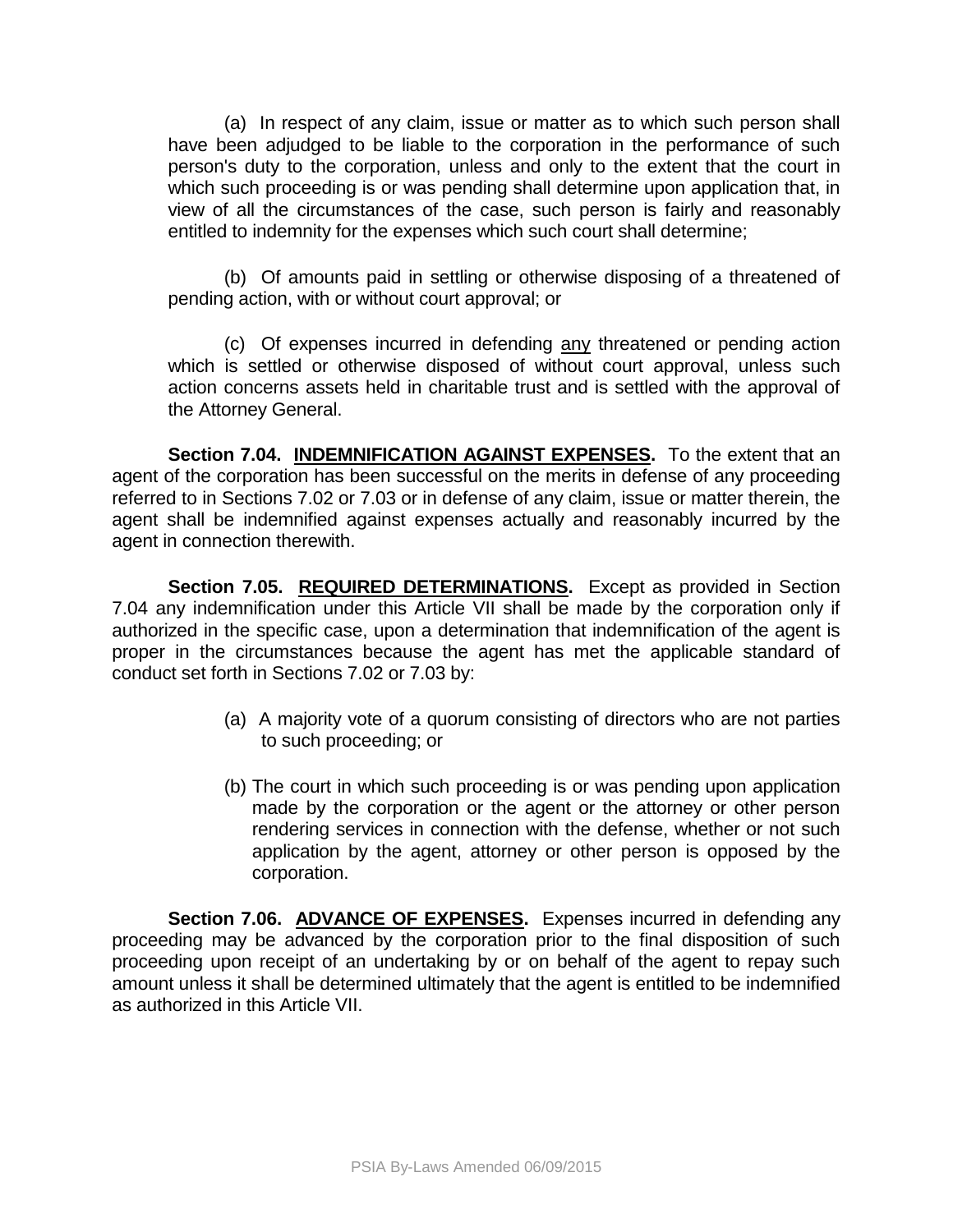**Section 7.07. OTHER INDEMNIFICATION.** No provision made by the corporation to indemnify its or its subsidiary's directors or officers for the defense of any proceeding, whether contained, in the Articles, Bylaws, a resolution of members or directors, an agreement or otherwise, shall be valid unless consistent with this Article VII. Nothing contained in this Article VII shall affect any right to indemnification to which persons other than such directors and officers may be entitled by contract or otherwise.

**Section 7.08. FORMS OF INDEMNIFICATION NOT PERMITTED.** No indemnification or advance shall be made under this Article VII, except as provided in section 7.04 or 7.05, in any circumstances:

(a) That would be inconsistent with a provision of the Articles, these Bylaws, or an agreement in effect at the time of the accrual of the alleged cause of action asserted in the proceeding in which the expenses were incurred or other amounts were paid, which prohibits or otherwise limits indemnification; or

(b) That would be inconsistent with any condition expressly imposed by a court in approving a settlement.

**Section 7.09. INSURANCE.** The Board shall have the power to authorize the corporation to purchase and maintain insurance on behalf of any agent of the corporation against any liability asserted against or incurred by the agent in such capacity or arising out of the agent's status as such whether or not the corporation would have the power to indemnify the agent against such liability under the provisions of this Article VII.

**Section 7.10. NONAPPLICABILITY TO FIDUCIARIES OF EMPLOYEE BENEFIT PLANS.** This Article VII does not apply to any proceeding against any trustee, investment manager or other fiduciary of an employee benefit plan in such person's capacity as such, even though such person may also be an agent of the corporation as defined in Section 7.01. The corporation shall have power to indemnify such trustee, investment manager or other fiduciary to the extent permitted by subdivision (f) of Section 207 of the California General Corporation Law.

# **ARTICLE VIII**

# **DISSOLUTION**

**Section 8.01.** After determining that all known debts and liabilities of the corporation have been paid or adequately provided for, the Board shall distribute all the remaining corporate assets to each Core Member in equal shares.